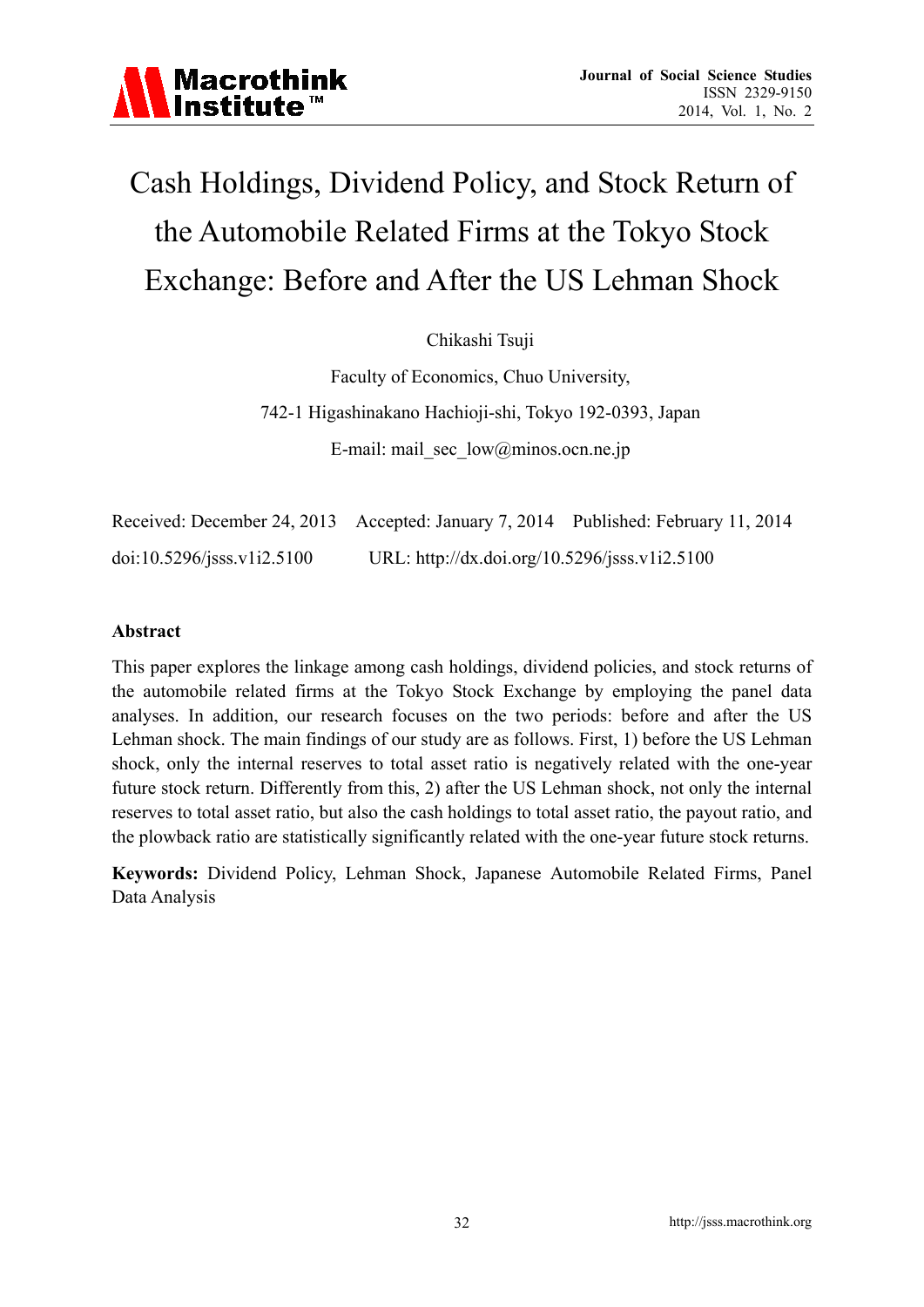

# **1. Introduction**

The dividend policy and the firm cash holdings are important for the future corporate market values in the US as Pinkowitz et al. (2006) and Faulkender and Wang (2006) evidenced. After the US Lehman shock, even the well-known Japanese leading companies such as Toyota and Honda suffer from the difficult economic condition. How are the market valuations in the Japanese automobile related firms including Toyota and Honda before and after the Lehman shock? Further, how are their states of cash holdings and dividend policies evaluated in stock markets before and after the US Lehman shock?

To answer these questions, we focus on the automobile related firms at the Tokyo Stock Exchange (TSE) in Japan, and examine the market valuations of their states of cash holdings and dividend policies before and after the US Lehman shock. These are the objectives of this paper. The interesting findings of this study are as follows. First, 1) before the US Lehman shock, only the internal reserves to total asset ratio is negatively related with their one-year future stock returns. Second, 2) after the Lehman shock, the cash to total asset ratio, the internal reserves to total asset ratio, the payout ratio, and the plowback ratio are statistically significantly related with their one-year future stock returns. The rest of this article is organized as follows. Section 2 reviews the related existing literature with our study, Section 3 explains our data, Section 4 documents our research methodology, Section 5 overviews the relations among the variables interested in this paper, Section 6 supplies our empirical results, and Section 7 concludes the paper.

## **2. Literature Review**

This section reviews the related existing literature. The famous classic by Modigliani and Miller (1961) proved that the dividend policy and the firm value are irrelevant. On the other hand, the notable study by Jensen (1986) argued that when firms have larger amount of surplus cash, payout is an effective way to reduce the agency costs between corporate managers and shareholders. According to this suggestion, the evaluation of the corporate payout would depend on the state of the firm.

Further, Pinkowitz et al. (2006) suggested that in the countries where investor protections are weak, payout was more highly evaluated than cash accumulation. Faulkender and Wang (2006) argued that cash holdings were evaluated more in firms that repurchased their own shares than in firms that implemented dividend payouts. Moreover, Harford et al. (2008) discussed that in firms under appropriate corporate governance, high cash holdings were positively related with dividends. Finally, Al-Najjar and Belghitar (2011) concluded that after their empirical analyses, the linkage between cash holdings and dividends was unclear.

As above literature review implies, it is difficult to find the empirical study that simultaneously analyzed the two issues of our focus: 1) the linkage between the Japanese automobile related firms' cash holdings and their future stock returns and 2) the linkage between the automobile related firms' dividend policies and their future stock returns. Thus, by using the Japanese data, we newly perform our empirical analyses regarding the above two matters by focusing on the two periods: before and after the US Lehman shock.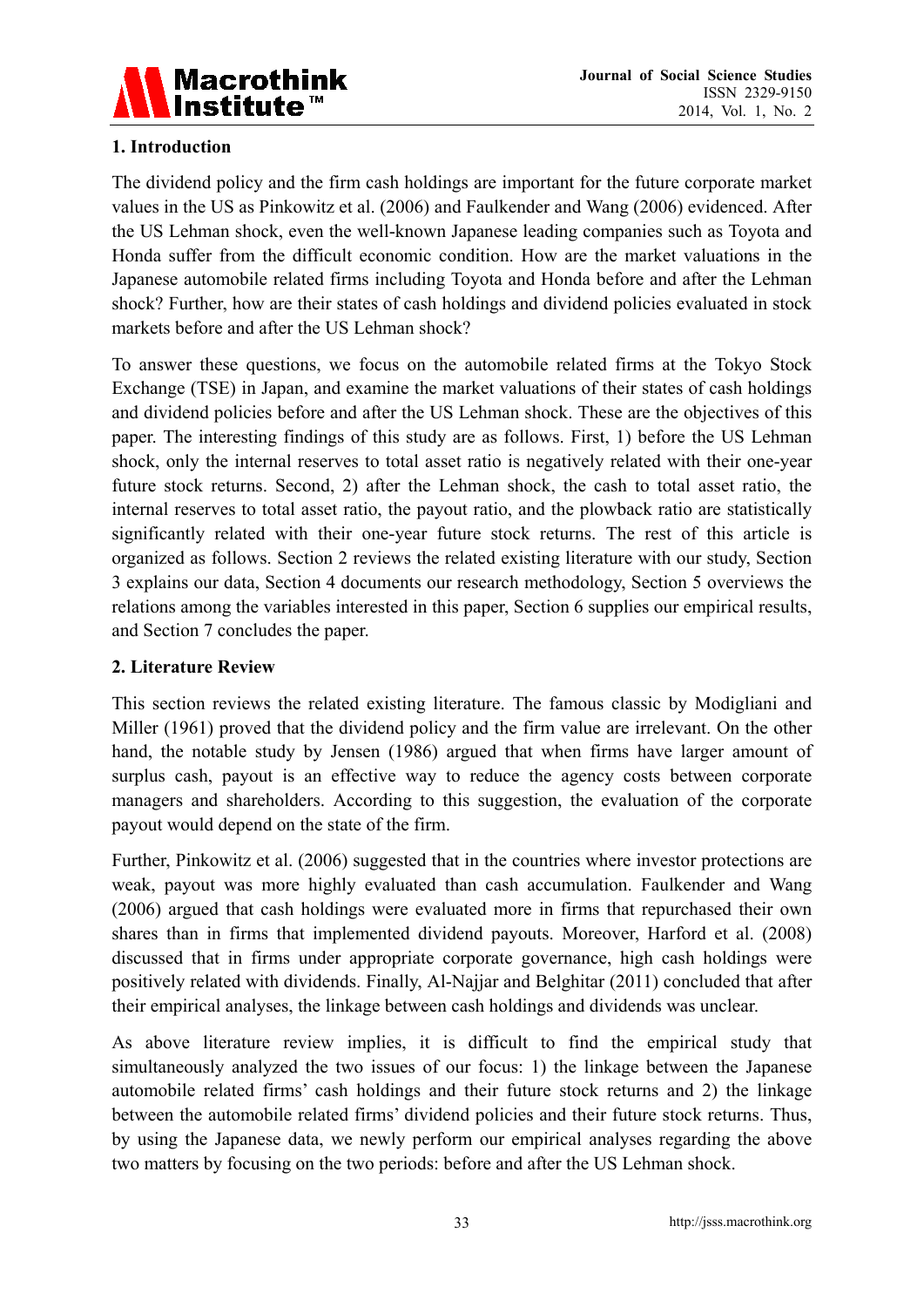



#### Figure 1. Stock Price Dynamics of the US Markets and the Japanese Representative Automobile Firms: Time-series Evolution from January 1985 to November 2013

*Notes*: This figure exhibits the time-series dynamics of the price of the S&P 500 in the US and the stock prices of the Japanese representative automobile companies, Toyota and Honda. In this figure, all prices are adjusted so that those in January 1985 equal to 100. The price data are from January 1985 to November 2013.



Figure 2. Time-series Dynamics of the Operating Income to Total Asset Ratios: The Cases of the Representative Automobile Firms in Japan

*Notes*: This figure shows the time-series dynamics of the operating income to total asset ratios of the Japanese representative automobile companies, Toyota and Honda. In this figure, the time-series of the operating income to total asset ratios of two firms are from the fiscal year of 1985 to 2012.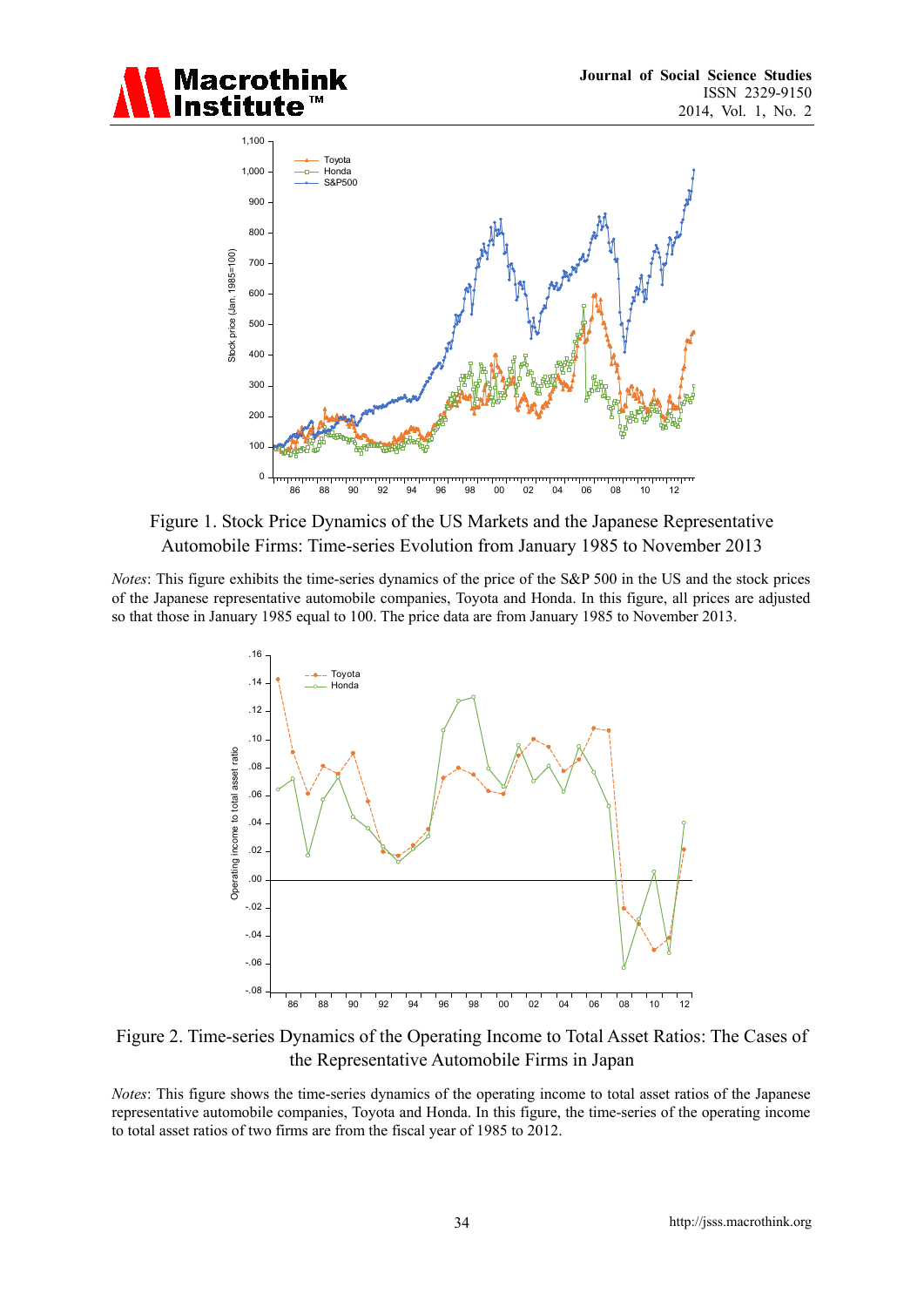



Figure 3. Time-series Dynamics of the Sum of Cash and the Average of the Cash to Total Asset Ratios: The Cases of the Automobile Related Firms in Japan

*Notes*: This figure shows the time-series dynamics of the cash amount and the average of the cash to total asset ratios of the Japanese automobile related companies. In this figure, the time-series of the sum of cash and the average of the cash to total asset ratios are from the fiscal year of 1985 to 2012.



Figure 4. Dynamics of the Sum of Accumulated Earnings and the Average of the Accumulated Earnings to Total Asset Ratios: The Japanese Automobile Related Firms Cases.

*Notes*: This figure displays the time-series dynamics of the sum of accumulated earnings and the average of the accumulated earnings to total asset ratios of the Japanese automobile related companies. In this figure, the time-series of the sum of accumulated earnings and the average of the accumulated earnings to total asset ratios are from the fiscal year of 1985 to 2012.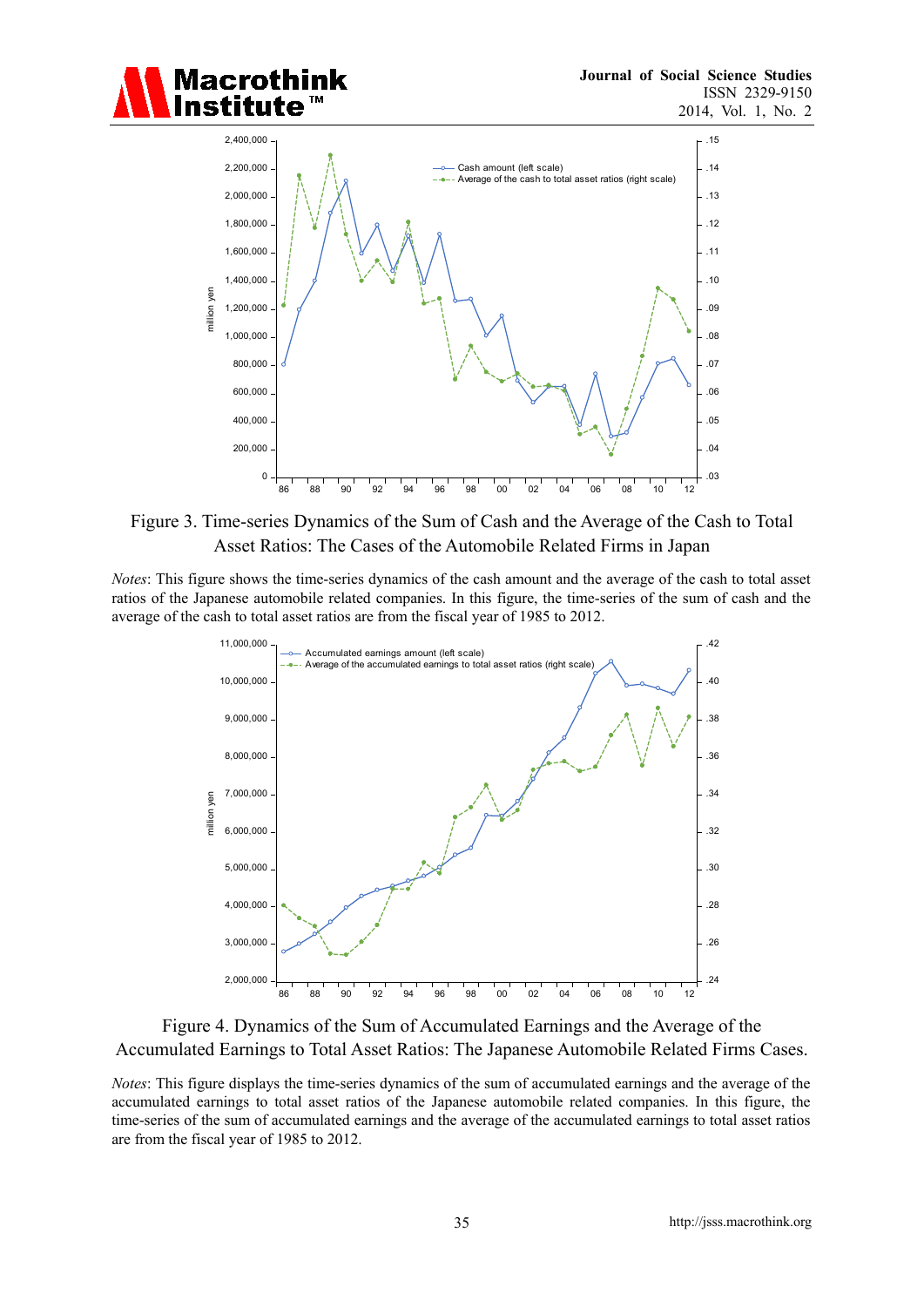



Figure 5. Time-series Dynamics of the Sum of Net Income and the Average of Asset Growth: The Cases of the Automobile Related Firms in Japan

*Notes*: This figure indicates the time-series dynamics of the sum of net income and the average of asset growth of the Japanese automobile related companies. In this figure, the time-series of the sum of net income and the average of asset growth are from the fiscal year of 1985 to 2012. Seventeen firms, which are categorized in the automobile related firms by the Nikkei Inc. in Japan, are analyzed in this paper.





*Notes*: This figure shows the time-series dynamics of the average of the dividend to total asset ratios and the average of the internal reserves to total asset ratios of the Japanese automobile related companies. In this figure, the time-series of the average of the dividend to total asset ratios and the average of the internal reserves to total asset ratios are from the fiscal year of 1985 to 2012.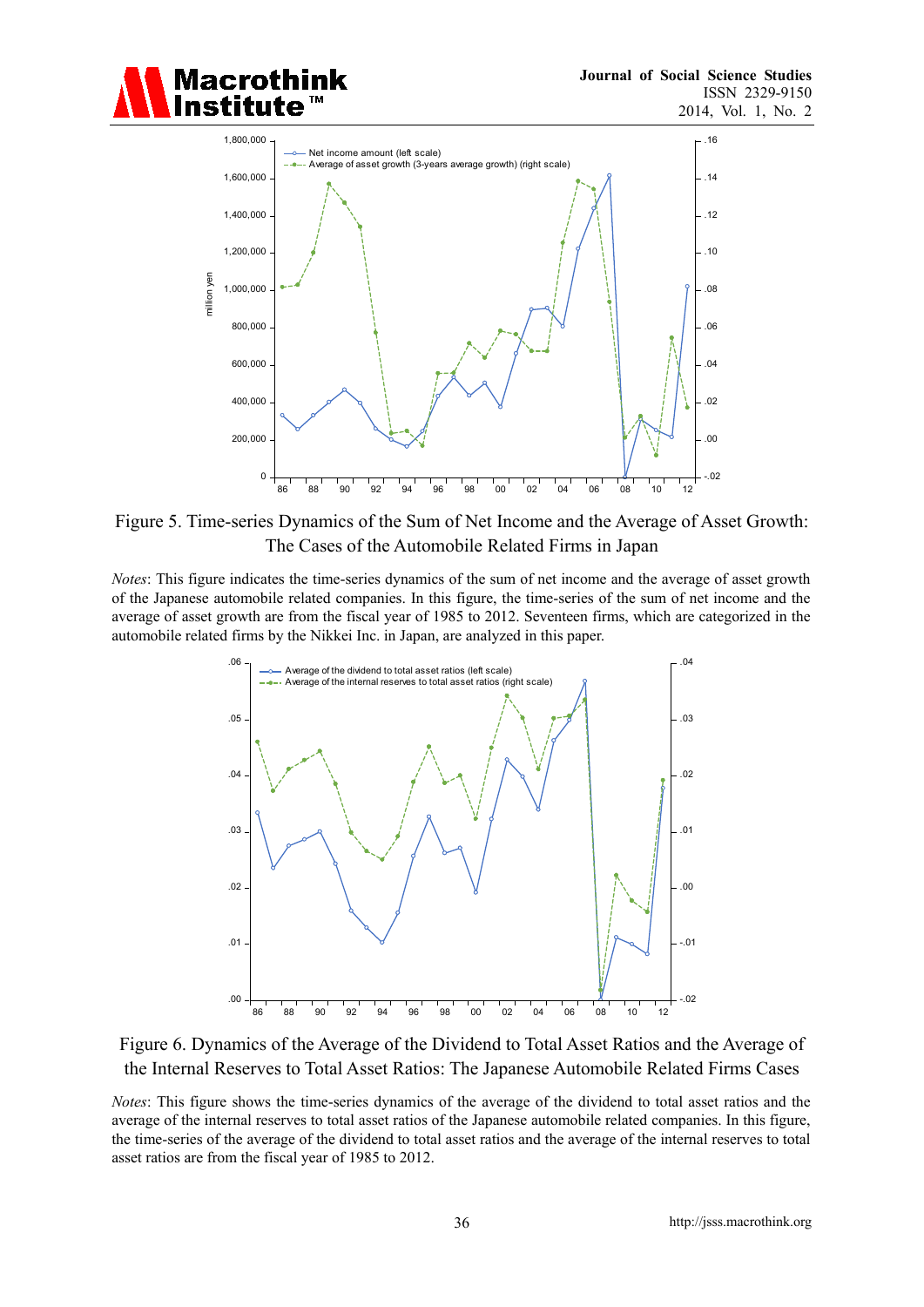

#### **3. Data and Variable Constructions**

The data utilized in this study are the balanced firm panel data of 17 firms. The sample period for our pooled regression analyses described later spans from 1986 to 2011 (26 fiscal years). Our focus is on the automobile related firms in Japan, whose data are available for constructing all variables analyzed in this study, and all data are supplied by the Quick Corp.

The concrete contents of the variables employed in our pooled regressions are as follows. First, RET denotes the one-year future stock return; CASH denotes the cash to total asset ratio; ACM means the accumulated earnings to total asset ratio; DIV is the dividend to total asset ratio; INTR is the internal reserves to total asset ratio; POR is the payout ratio; and PLBR denotes the plowback ratio. Further, SIZE denotes the firm size, which is measured by the market capitalization at the end of the fiscal year, and MB denotes the total market-value asset to total book-value asset ratio. Total market-value asset here is total book-value asset minus shareholders' equity (book-value) plus market capitalization of the firm.

#### **4. Research Design and Models**

Explaining our research design, we first overview the time-series dynamics of our main variables. We then also check the firm rankings according to the situation of our main variables from the cross-sectional viewpoint. Finally, we conduct the pooled regression analyses in order to clarify the states of market valuations of the firm cash holdings and the corporate dividend policies before and after the US Lehman shock.

In order to clarify the actual relation between the one-year future stock return and the corporate cash holdings or dividend policy variables, we use three kinds of panel regression models. The first is model (1), which includes a control variable of firm size, SIZE:

$$
RET_{i,t+1} = \eta_{i,0} + \eta_{i,1}\Omega_{i,t} + \eta_{i,2} SIZE_{i,t} + \nu_{i,t+1}.
$$
 (1)

The second model (2) includes a control variable of corporate market-to-book, MB:

$$
RET_{i,t+1} = \xi_{i,0} + \xi_{i,1}\Omega_{i,t} + \xi_{i,2}MB_{i,t} + \kappa_{i,t+1}.
$$
 (2)

In models (1) and (2),  $RET_{i,t+1}$  denotes the one-year future stock return of firm *i* in year  $t+1$ . Further, Ω*i*,*t* represents each variable of CASH, ACM, DIV, INTR, POR, or PLBR. We note that our models (1) and (2) are rather simple; however, we consider that the simple models generally derive variable relations more robustly. We point out here that the size effects and the strong value effects seen in Tables 3 and 4 might hide the true relation between cash holdings and dividend policy variables and the one-year future stock return. Therefore, in order to scrutinize the one-to-one relationship between them, we employ the following model (3), which has no control variable as follows:

$$
RET_{i,t+1} = \zeta_{i,0} + \zeta_{i,1}\Omega_{i,t} + \tau_{i,t+1}.
$$
 (3)

The notations of variables are the same as those in models (1) and (2).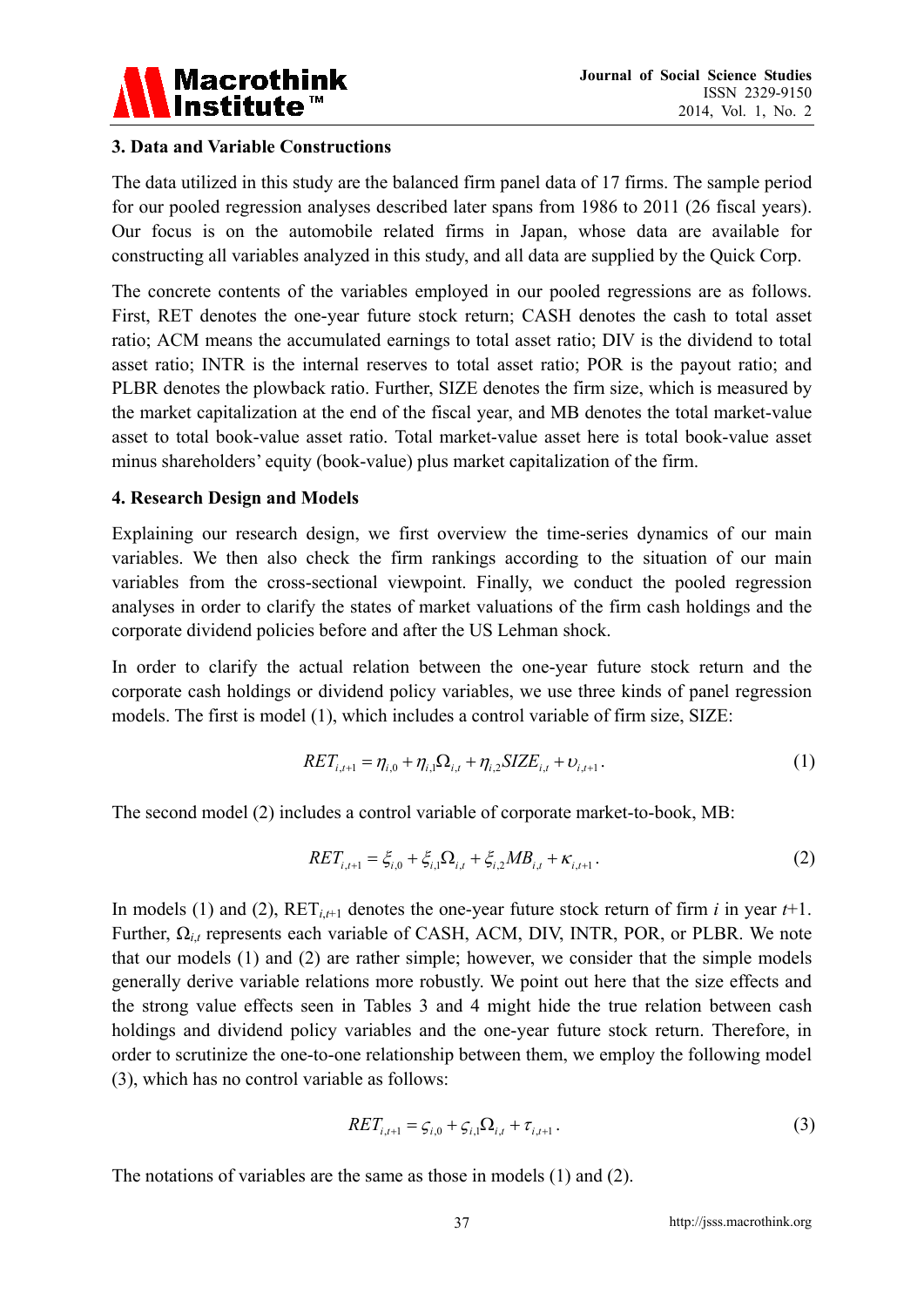

Table 1. Descriptive statistics for various variables related to cash, dividend payouts, and earnings retained of the automobile related firms in Japan: Statistics from the balanced panel data for the fiscal year from 1986 to 2011

|                 | CASH        | <b>ACM</b> | <b>DIV</b>  |
|-----------------|-------------|------------|-------------|
| Mean            | 0.0847      | 0.3210     | 0.0097      |
| Median          | 0.0704      | 0.2841     | 0.0083      |
| Maximum         | 0.2974      | 0.7641     | 0.0582      |
| Minimum         | 0.0013      | 0.0749     | 0.0017      |
| Std. Dev.       | 0.0638      | 0.1346     | 0.0063      |
| <b>Skewness</b> | 0.8746      | 0.8498     | 3.4665      |
| Kurtosis        | 3.2039      | 3.1020     | 20.0326     |
| Obs(CS)         | 17          | 17         | 17          |
| Obs(TS)         | 26          | 26         | 26          |
| Obs.(Panel)     | 442         | 442        | 442         |
|                 | <b>INTR</b> | <b>POR</b> | <b>PLBR</b> |
| Mean            | 0.0162      | 0.5430     | 0.3770      |
| Median          | 0.0138      | 0.3474     | 0.6287      |
| Maximum         | 0.0983      | 8.2996     | 0.9132      |
| Minimum         | $-0.1205$   | 0.0787     | $-8.2996$   |
| Std. Dev.       | 0.0222      | 0.7537     | 0.8660      |
| <b>Skewness</b> | $-0.8832$   | 5.9188     | $-5.0810$   |
| Kurtosis        | 9.9148      | 47.6170    | 37.7063     |
| Obs(CS)         | 17          | 17         | 17          |
| Obs(TS)         | 26          | 26         | 26          |
| Obs.(Panel)     | 442         | 442        | 442         |
|                 | <b>SIZE</b> | MB         | <b>RET</b>  |
| Mean            | 1.0699      | 1.4451     | 12.5460     |
| Median          | 0.0881      | 1.2886     | 4.7813      |
| Maximum         | 27.2555     | 9.7166     | 659.4394    |
| Minimum         | 0.0097      | 0.6529     | $-73.7897$  |
| Std. Dev.       | 3.1557      | 0.7097     | 50.8266     |
| Skewness        | 4.5508      | 5.0285     | 5.3069      |
| Kurtosis        | 27.0228     | 48.3399    | 62.0987     |
| Obs(CS)         | 17          | 17         | 17          |
| Obs(TS)         | 26          | 26         | 26          |
| Obs.(Panel)     | 442         | 442        | 442         |

*Notes*: This table displays the descriptive statistics for various variables related to cash, dividend payouts, and earnings retained of the automobile related firms in Japan. The data are balanced panel data for the fiscal year from 1986 to 2011. In this table, 'Std. Dev.' means the standard deviation of variables. Further, 'Obs. (Panel)' indicates the number of the pooled data, 'Obs. (TS)' is the number of the time-series data, and 'Obs. (CS)' indicates the number of the cross-sectional data in each year.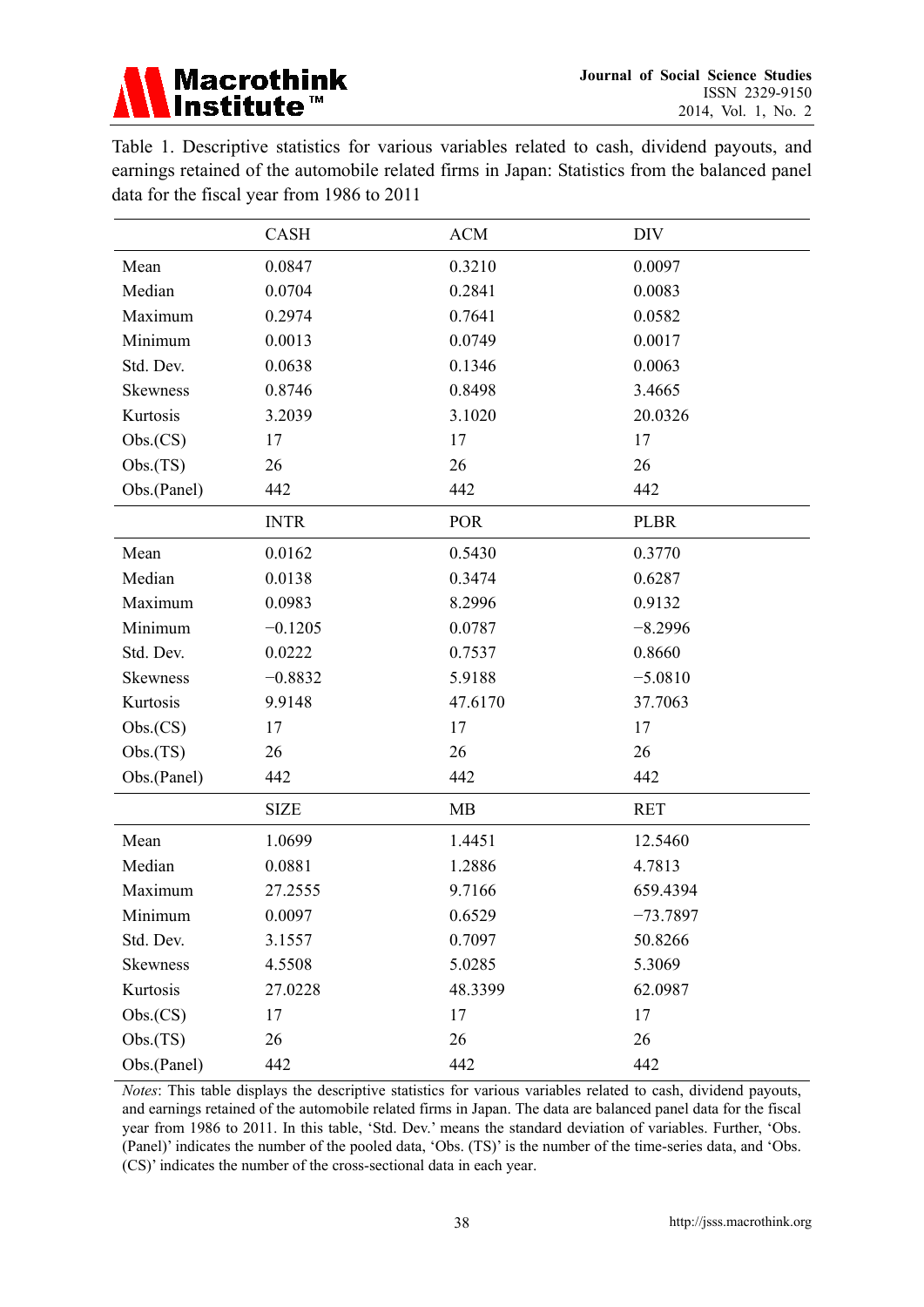Table 2. The states of the firms ranked by the variables related to cash, dividend payouts, and earnings retained: The cases of the Japanese automobile related firms for 1986 to 2011

|                         | <b>CASH</b>     |                  | <b>ACM</b>      |                  | <b>INTR</b>      |                  |
|-------------------------|-----------------|------------------|-----------------|------------------|------------------|------------------|
|                         | Firm            | Value            | Firm            | Value            | Firm             | Value            |
| $\mathbf{1}$            | Suzuki          | 0.1581           | Toyota          | 0.6072           | Toyota           | 0.0305           |
| $\overline{2}$          | Tachis          | 0.1414           | Sanoh           | 0.4926           | Honda            | 0.0303           |
| $\overline{\mathbf{3}}$ | Sanoh           | 0.1130           | Honda           | 0.4625           | Sanoh            | 0.0252           |
| $\overline{4}$          | Toyota          | 0.1108           | Exedy           | 0.4081           | Exedy            | 0.0249           |
| 5                       | Exedy           | 0.1038           | Keihin          | 0.3651           | Toyotab          | 0.0208           |
| 6                       | Koito           | 0.0953           | Toyotab         | 0.3209           | Keihin           | 0.0192           |
| $\overline{7}$          | Toyoda          | 0.0901           | Koito           | 0.3196           | Toyoda           | 0.0181           |
| 8                       | Keihin          | 0.0811           | Aisan           | 0.3155           | Koito            | 0.0178           |
| 9                       | Honda           | 0.0756           | Toyoda          | 0.2942           | Tachis           | 0.0142           |
| 10                      | Toyotab         | 0.0754           | Aisin           | 0.2870           | Aisin            | 0.0136           |
| 11                      | <b>Nok</b>      | 0.0752           | Pacific         | 0.2750           | Aisan            | 0.0117           |
| 12                      | Shiroki         | 0.0745           | Trad            | 0.2566           | Nok              | 0.0115           |
| 13                      | Aisin           | 0.0609           | Tachis          | 0.2487           | Suzuki           | 0.0109           |
| 14                      | Pacific         | 0.0507           | Daihatsu        | 0.2411           | Pacific          | 0.0102           |
| 15                      | Daihatsu        | 0.0486           | <b>Nok</b>      | 0.2292           | Daihatsu         | 0.0101           |
| 16                      | Aisan           | 0.0452           | Suzuki          | 0.1946           | Shiroki          | 0.0043           |
| 17                      | Trad            | 0.0399           | Shiroki         | 0.1386           | Trad             | 0.0024           |
|                         |                 |                  |                 |                  |                  |                  |
|                         | <b>POR</b>      |                  | MB              |                  | <b>RET</b>       |                  |
|                         | Firm            | Value            | Firm            | Value            | Firm             | Value            |
| $\mathbf{1}$            | Toyota          | 0.9522           | Honda           | 2.3261           | Toyoda           | 34.4393          |
| $\overline{2}$          | <b>Nok</b>      | 0.7605           | Koito           | 2.0404           | Toyotab          | 18.8388          |
| $\overline{\mathbf{3}}$ | Trad            | 0.7353           | Toyota          | 1.8305           | Koito            | 18.2285          |
| $\overline{4}$          | Shiroki         | 0.6854           | <b>Nok</b>      | 1.7264           | <b>Nok</b>       | 16.2063          |
| 5                       | Honda           | 0.6107           | Toyotab         | 1.6354           | Aisin            | 12.2602          |
| 6                       | Toyoda          | 0.5781           | Toyoda          | 1.4772           | Tachis           | 11.8884          |
| $\overline{7}$          | Aisin           | 0.5513           | Exedy           | 1.4584           | Trad             | 11.8530          |
| 8                       | Keihin          | 0.5434           | Aisin           | 1.4314           | Toyota           | 11.3692          |
| 9                       | Pacific         | 0.5109           | Suzuki          | 1.3894           | Daihatsu         | 11.1185          |
| 10                      | Aisan           | 0.4814           | Keihin          | 1.3345           | Exedy            | 10.4593          |
| 11                      | Toyotab         | 0.4740           | Daihatsu        | 1.2526           | Honda            | 10.3084          |
| 12                      | Sanoh           | 0.4616           | Trad            | 1.1805           | Pacific          | 9.7993           |
| 13                      | Daihatsu        | 0.4587           | Sanoh           | 1.1678           | Keihin           | 9.6414           |
| 14                      | Koito           | 0.4312           | Shiroki         | 1.1592           | Suzuki           | 8.6593           |
| 15                      | Suzuki          | 0.4260           | Pacific         | 1.0932           | Aisan            | 8.0413           |
| 16<br>17                | Exedy<br>Tachis | 0.2925<br>0.2780 | Tachis<br>Aisan | 1.0323<br>1.0322 | Sanoh<br>Shiroki | 7.5614<br>2.6099 |

*Notes*: This table shows the firm rankings by the average values of the variables, CASH, ACM, INTR, POR, MB, and RET. The firms are categorized in the automobile related firms by the Nikkei Inc. in Japan and the sample period is from the fiscal year of 1986 to 2011. The name of firms are as follows: Toyotab: Toyota Boshoku Corporation; Sanoh: Sanoh Industrial Co., Ltd.; Toyota: Toyota Motor Corporation; Trad: T. Rad Co., Ltd.; Tachis: Tachi-S Co., Ltd.; Nok: Nok Corporation; Shiroki: Shiroki Corporation; Pacific: Pacific Industrial Co., Ltd.; Keihin: Keihin Corporation; Aisin: Aisin Seiki Co., Ltd.; Daihatsu: Daihatsu Motor Co., Ltd.; Honda: Honda Motor Co., Ltd.; Suzuki: Suzuki Motor Corporation; Koito: Koito Manufacturing Co., Ltd.; Exedy: Exedy Corporation; Toyoda: Toyoda Gosei Co., Ltd.; Aisan: Aisan Industry Co., Ltd.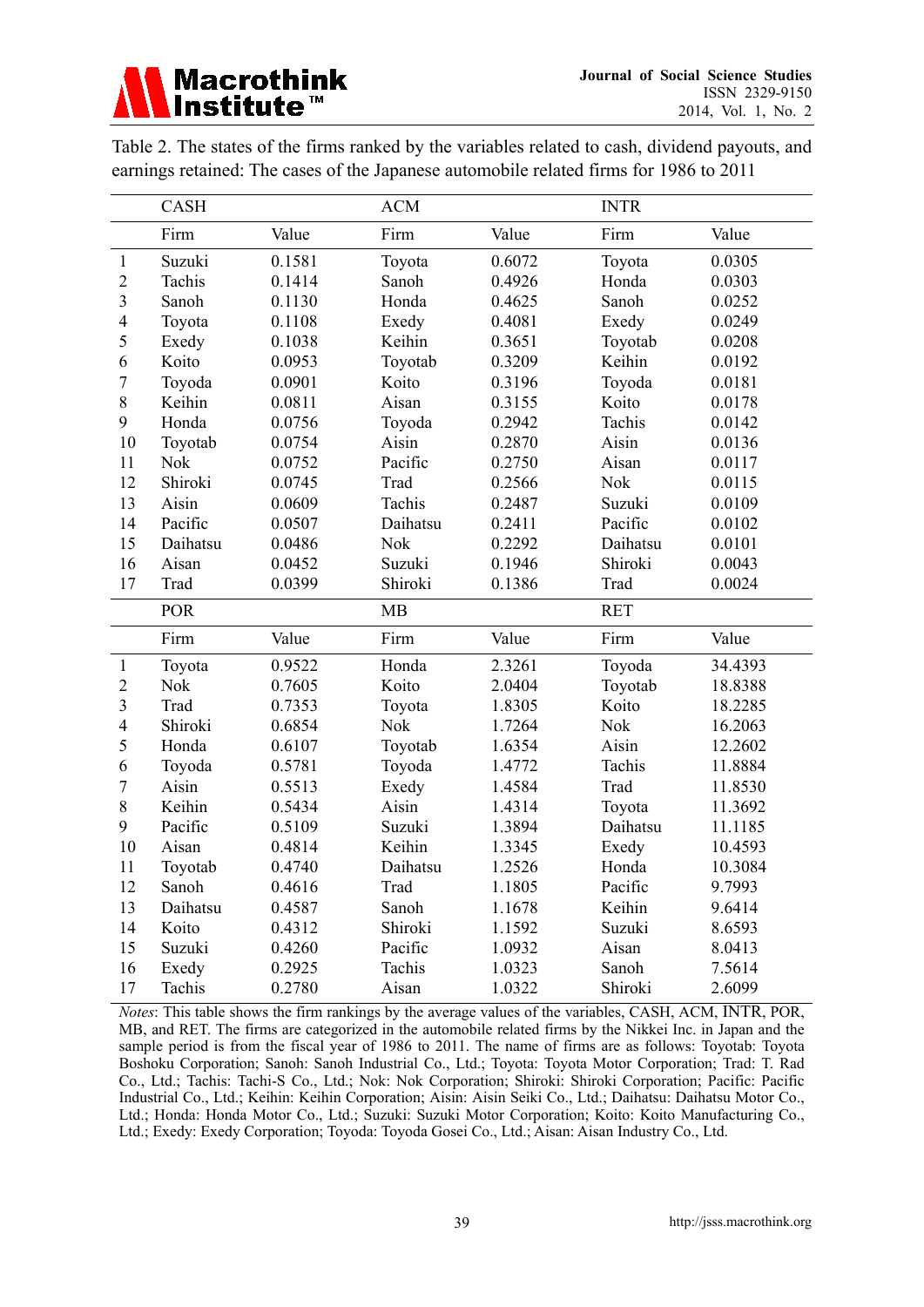

# **5. Time-series Overviews, Descriptive Statistics, and Rankings by Firm Characteristics**

This section surveys the several data before and after the US Lehman shock. First, Figure 1 exhibits the stock price dynamics of the US markets and two Japanese representative automobile firms for the period from January 1985 to November 2013. This figure indicates that after around 1990, the two Japanese leading automobile firms, Toyota and Honda, continuously underperform the S&P 500 in the US. Moreover, after the Lehman shock of September 2008, the stock prices of Toyota and Honda further move behind the S&P 500.

Next, Figure 2 shows the time-series dynamics of the operating income to total asset ratios of Toyota and Honda. Figure 2 indicates that the after the Lehman shock, the operating income to total asset ratios of Toyota and Honda largely decrease. Further, the time-series dynamics of the sum of cash and the average of the cash to total asset ratios of seventeen automobile related firms in Japan are exhibited in Figure 3. This figure implies that the continuing downward trend of their cash holdings until the Lehman shock turns to the upward trend after the shock in September 2008.

Further, Figure 4 shows the dynamics of the sum of accumulated earnings and the average of the accumulated earnings to total asset ratios of seventeen Japanese automobile related firms. As this figure demonstrates, the generally continuing upward trend in the accumulated earnings in the Japanese automobile related firms is recognized. Moreover, Figure 5 displays the time-series dynamics of the sum of net incomes and the average of asset growth of the automobile related firms in Japan. This figure indicates that after the US Lehman shock, dynamics of the net income and the asset growth drop in the automobile related firms in Japan. Furthermore, the dynamics of the average of the dividend to total asset ratios and the average of the internal reserves to total asset ratios of seventeen Japanese automobile related firms are exhibited in Figure 6. This figure implies that after the Lehman shock, dynamics of the dividend payouts and the internal reserves also decline in the automobile related firms in Japan.

Next, we examine the states of our variables by checking the actual data; Table 1 displays the descriptive statistics for various variables related to cash, dividend payouts, and earnings retained of the automobile related firms in Japan. The statistics are computed by using the balanced panel data for the fiscal year from 1986 to 2011. Further, examining the company data by using the information in Table 2, when we focus on Toyota and Honda, first, not only the accumulated earnings (ACM) and internal reserves (INTR) but also the payout ratios (POR) of these two firms are relatively high. On the other hand, the stock returns (RET) of Toyota and Honda are not so high; this would be because their market-to-book ratios (MB) are already high: their stock prices are already evaluated in stock markets in Japan.

## **6. Empirical Results and Interpretations**

This section documents our empirical results. First, we present the estimation results of our models (1) and (2) in Tables 3 and 4. More concretely, Table 3 displays the results for the period before the Lehman shock, while Table 4 exhibits the results for the period after the Lehman shock.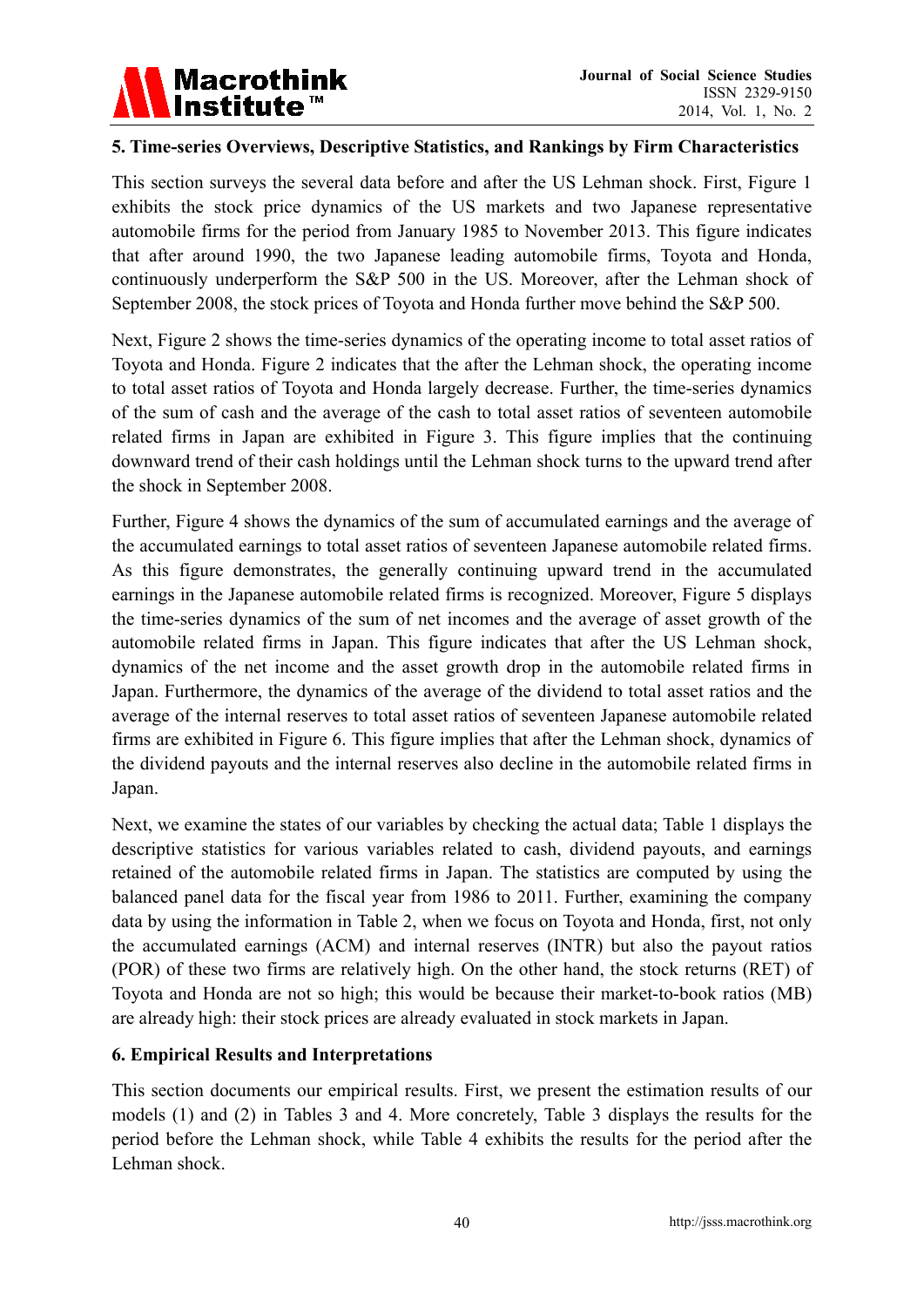

Describing the results in short, first, Panel A of Table 3 shows that when including the firm size as a controlling variable, only the internal reserves to total asset ratio (INTR) is statistically significantly related with the one-year future stock return with negative sign. However, Panel B of Table 3 shows that when including the market-to-book ratio (MB) as a controlling variable, no explanatory variable is statistically significantly related with the one-year future return.

Next, Panel A of Table 4 shows that when including the firm size as a controlling variable, the cash to total asset ratio (CASH) is statistically significantly negatively related with the one-year future stock return. Further, the internal reserves to total asset ratio (INTR) is statistically significantly negatively related with the one-year future return. In addition, the payout ratio (POR) is statistically significantly positively related with the one-year future return. Furthermore, the plowback ratio (PLBR) is statistically significantly negatively related with the one-year future return. Moreover, Panel B of Table 4 demonstrates that when including the market-to-book ratio (MB) as a controlling variable, in addition to the same relations as to the above four variables, the dividend to total asset ratio (DIV) shows the statistically significant positive relation with the one-year future return. Namely, different control variables derive the slightly different results; we thus consider that control variables might hide the true relationship between each explanatory variable and the one-year future stock return.

In order to exclude the control variable effects, we then investigate the variable relations without any control variables and display the results in Table 5. Panel A of Table 5 shows the results for the period from the fiscal year of 1986 to 2007, while Panel B displays the results for the period from the fiscal year of 2008 to 2011. Panel A of Table 5 exhibits that only the internal reserves to total asset ratio (INTR) is statistically significantly negatively related with the one-year future return. Differently from this result, Panel B of Table 5 indicates that the payout ratio (POR) is statistically significantly related with the one-year future stock return with positive sign. Furthermore, the cash to total asset ratio (CASH), the internal reserves to total asset ratio (INTR), and the plowback ratio (PLBR) are statistically significantly negatively related with the one-year future return in the panel.

An interpretation of these results shows that, after the Lehman shock, the firms, which implemented dividend payouts regardless of the difficult economic condition, were evaluated in equity markets; contrary, it is considered that the firms, which retained and accumulated their earnings and maintained their high cash holdings, were not evaluated in stock markets. Although these are the short-term stock market valuations, our results statistically strongly show that after the US Lehman shock, the firms which maintained their payouts without retaining their earnings were evaluated in equity markets. We consider that these results would show the investors' stronger requirements for payouts as the result of the hard economic condition in the period after the Lehman shock. We could also conjecture that after the Lehman shock, investors' evaluations of corporate payout policies would become more myopic due to the harsh economic environment. Moreover, as for a further interpretation, when the economic condition is harder, investors more prefer the tough firms which can maintain shareholders' utility by keeping up their payouts to shareholders.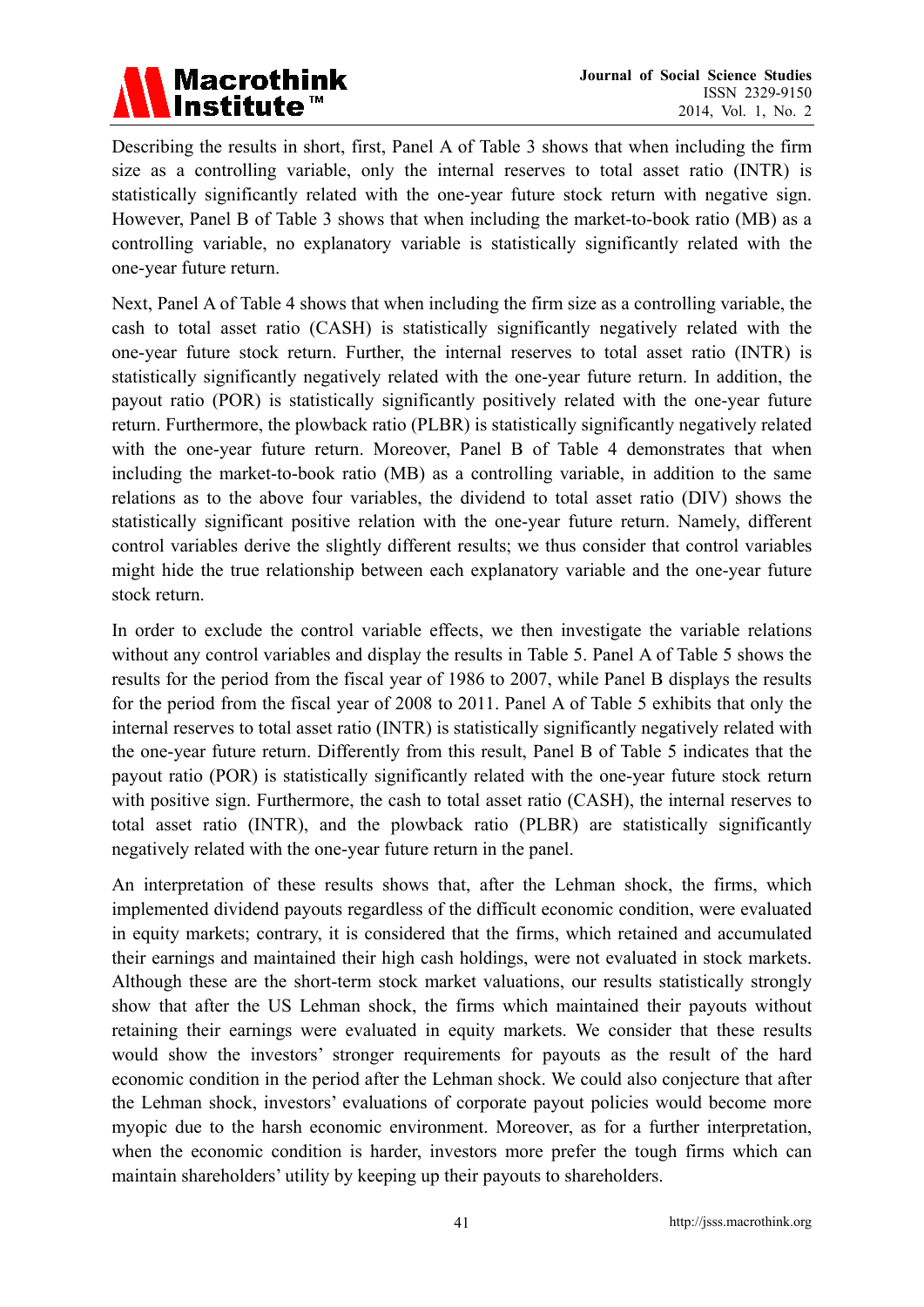

Table 3. Results of panel data analyses with control variables: Evidence for the fiscal year from 1986 to 2007

| Panel A. Results of the pooled regressions with the control variable of firm size            |            |            |             |               |            |            |  |
|----------------------------------------------------------------------------------------------|------------|------------|-------------|---------------|------------|------------|--|
|                                                                                              | Model 1    | Model 2    | Model 3     | Model 4       | Model 5    | Model 6    |  |
| Constant                                                                                     | 9.4146**   | 12.3509    | 16.9825***  | 16.9585***    | 6.4317     | 16.7912*** |  |
| $p$ -value                                                                                   | 0.0406     | 0.1264     | 0.0021      | 0.0000        | 0.1948     | 0.0004     |  |
| <b>CASH</b>                                                                                  | 23.9147    |            |             |               |            |            |  |
| $p$ -value                                                                                   | 0.5691     |            |             |               |            |            |  |
| <b>ACM</b>                                                                                   |            | $-3.1372$  |             |               |            |            |  |
| $p$ -value                                                                                   |            | 0.9048     |             |               |            |            |  |
| <b>DIV</b>                                                                                   |            |            | $-670.6557$ |               |            |            |  |
| $p$ -value                                                                                   |            |            | 0.2386      |               |            |            |  |
| <b>INTR</b>                                                                                  |            |            |             | $-334.6577**$ |            |            |  |
| $p$ -value                                                                                   |            |            |             | 0.0246        |            |            |  |
| <b>POR</b>                                                                                   |            |            |             |               | 12.1337    |            |  |
| $p$ -value                                                                                   |            |            |             |               | 0.2147     |            |  |
| <b>PLBR</b>                                                                                  |            |            |             |               |            | $-10.1893$ |  |
| $p$ -value                                                                                   |            |            |             |               |            | 0.1479     |  |
| <b>SIZE</b>                                                                                  | $-0.6554$  | $-0.5708$  | $-0.0490$   | 0.0660        | $-0.5570$  | $-0.5189$  |  |
| $p$ -value                                                                                   | 0.4450     | 0.5880     | 0.9607      | 0.9421        | 0.5167     | 0.5462     |  |
| Adj. $R^2$                                                                                   | $-0.0030$  | $-0.0038$  | $-0.0001$   | 0.0097        | 0.0003     | 0.0018     |  |
| Panel B. Results of the pooled regressions with the control variable of market to book ratio |            |            |             |               |            |            |  |
|                                                                                              | Model 1    | Model 2    | Model 3     | Model 4       | Model 5    | Model 6    |  |
| Constant                                                                                     | 22.5226*** | 25.4749*** | 26.2355***  | 26.3774***    | 20.7661*** | 28.5529*** |  |
| $p$ -value                                                                                   | 0.0007     | 0.0023     | 0.0001      | 0.0000        | 0.0069     | 0.0000     |  |
| <b>CASH</b>                                                                                  | 41.2726    |            |             |               |            |            |  |
| $p$ -value                                                                                   | 0.3270     |            |             |               |            |            |  |
| <b>ACM</b>                                                                                   |            | $-0.9093$  |             |               |            |            |  |
| $p$ -value                                                                                   |            | 0.9663     |             |               |            |            |  |
| <b>DIV</b>                                                                                   |            |            | $-206.7384$ |               |            |            |  |
| $p$ -value                                                                                   |            |            | 0.6956      |               |            |            |  |
| <b>INTR</b>                                                                                  |            |            |             | $-228.1055$   |            |            |  |
| $p$ -value                                                                                   |            |            |             | 0.1237        |            |            |  |

| <b>POR</b>  |        |                                           |        |        | 9.2524      |            |
|-------------|--------|-------------------------------------------|--------|--------|-------------|------------|
| $p$ -value  |        |                                           |        |        | 0.3430      |            |
| <b>PLBR</b> |        |                                           |        |        |             | $-7.9395$  |
| $p$ -value  |        |                                           |        |        |             | 0.2589     |
| MB          |        | $-10.2939***-9.7121***-9.1375**-7.6413**$ |        |        | $-9.2619**$ | $-91041**$ |
| $p$ -value  | 0.0053 | 0.0089                                    | 0.0211 | 0.0489 | 0.0118      | 0.0135     |
| Adj. $R^2$  | 0.0163 | 0.0137                                    | 0.0142 | 0.0200 | 0.0161      | 0.0171     |

*Notes*: In this table, Adj. $R^2$  is the adjusted R-squared value. Further, \*\*\* indicates the statistical significant coefficients at the 1% level, \*\* indicates the statistical significant coefficients at the 5% level, and \* indicates the statistical significant coefficients at the 10% level, respectively.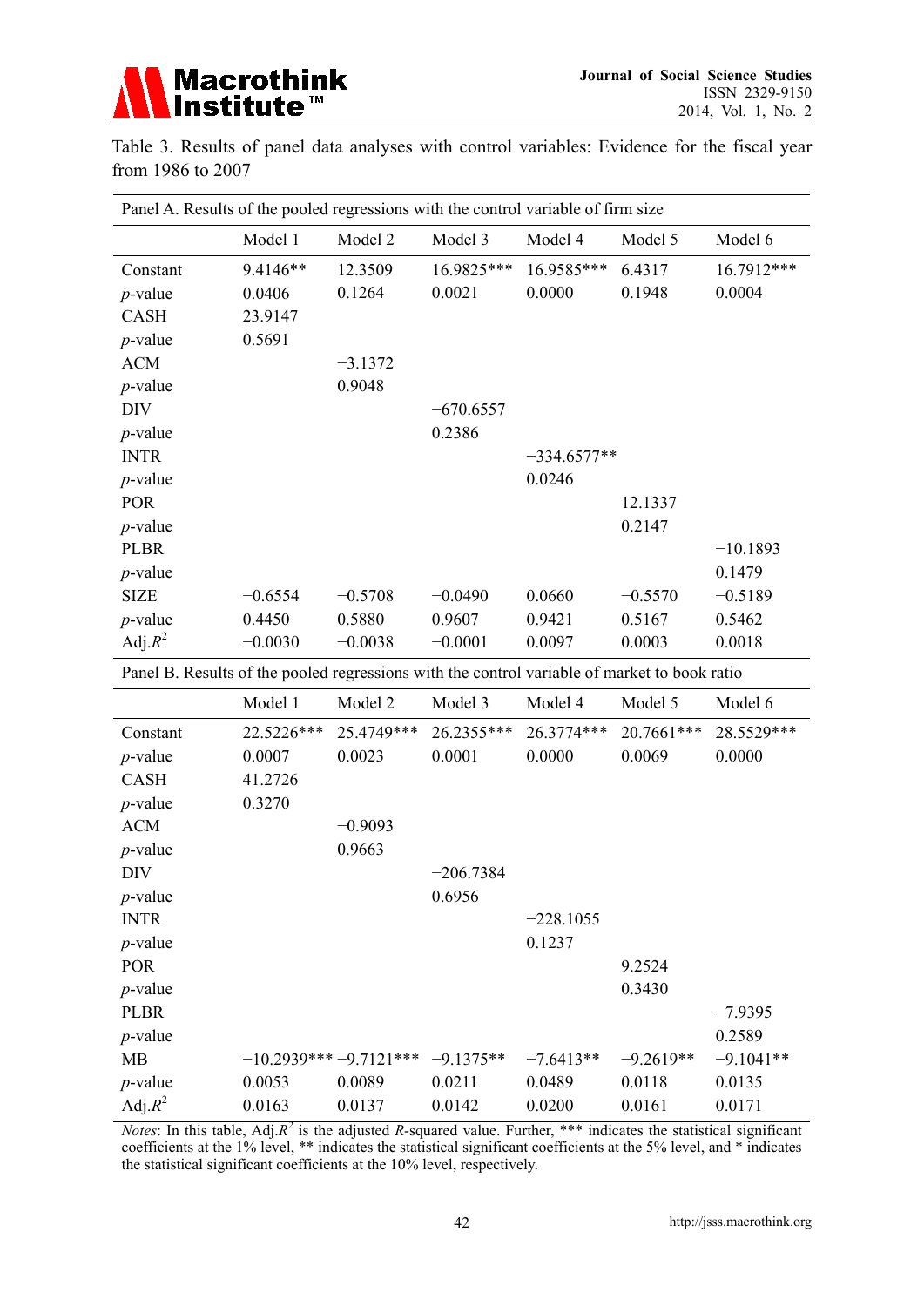

Table 4. Results of panel data analyses with control variables: Evidence for the fiscal year from 2008 to 2011

| Panel A. Results of the pooled regressions with the control variable of firm size            |            |                       |            |                |            |              |  |  |  |
|----------------------------------------------------------------------------------------------|------------|-----------------------|------------|----------------|------------|--------------|--|--|--|
|                                                                                              | Model 1    | Model 2               | Model 3    | Model 4        | Model 5    | Model 6      |  |  |  |
| Const.                                                                                       | 42.7405*** | 17.9508               | 22.3244*** | 26.5613***     | 16.2247*** | 22.0010***   |  |  |  |
| $p$ -value                                                                                   | 0.0000     | 0.1829                | 0.0076     | 0.0000         | 0.0058     | 0.0000       |  |  |  |
| <b>CASH</b>                                                                                  |            | $-217.6143**$         |            |                |            |              |  |  |  |
| $p$ -value                                                                                   | 0.0122     |                       |            |                |            |              |  |  |  |
| <b>ACM</b>                                                                                   |            | 17.1391               |            |                |            |              |  |  |  |
| $p$ -value                                                                                   |            | 0.6452                |            |                |            |              |  |  |  |
| <b>DIV</b>                                                                                   |            |                       | 124.7520   |                |            |              |  |  |  |
| $p$ -value                                                                                   |            |                       | 0.8333     |                |            |              |  |  |  |
| <b>INTR</b>                                                                                  |            |                       |            | $-630.0586***$ |            |              |  |  |  |
| $p$ -value                                                                                   |            |                       |            | 0.0000         |            |              |  |  |  |
| <b>POR</b>                                                                                   |            |                       |            |                | 7.6885**   |              |  |  |  |
| $p$ -value                                                                                   |            |                       |            |                | 0.0177     |              |  |  |  |
| <b>PLBR</b>                                                                                  |            |                       |            |                |            | $-8.3706***$ |  |  |  |
| $p$ -value                                                                                   |            |                       |            |                |            | 0.0027       |  |  |  |
| <b>SIZE</b>                                                                                  | $-2.5573$  | $-1.6889$             | $-1.3204$  | $-2.1179$      | $-3.2007*$ | $-3.2184**$  |  |  |  |
| $p$ -value                                                                                   | 0.1120     | 0.3906                | 0.4582     | 0.1272         | 0.0672     | 0.0488       |  |  |  |
| Adj. $R^2$                                                                                   | 0.0726     | $-0.0190$             | $-0.0216$  | 0.2329         | 0.0630     | 0.1109       |  |  |  |
| Panel B. Results of the pooled regressions with the control variable of market to book ratio |            |                       |            |                |            |              |  |  |  |
|                                                                                              | Model 1    | Model 2               | Model 3    | Model 4        | Model 5    | Model 6      |  |  |  |
| Const.                                                                                       |            | 78.2972*** 57.0779*** | 76.8306*** | 60.0091***     | 60.6096*** | 63.7003***   |  |  |  |
|                                                                                              |            |                       |            |                |            |              |  |  |  |

| Const.          | 78.2972***    | 57.0779*** | 76.8306***   | 60.0091***                                                           | 60.6096*** | 63.7003***   |
|-----------------|---------------|------------|--------------|----------------------------------------------------------------------|------------|--------------|
| $p$ -value      | 0.0000        | 0.0003     | 0.0000       | 0.0000                                                               | 0.0000     | 0.0000       |
| <b>CASH</b>     | $-173.9237**$ |            |              |                                                                      |            |              |
| $p$ -value      | 0.0235        |            |              |                                                                      |            |              |
| <b>ACM</b>      |               | 43.6189    |              |                                                                      |            |              |
| $p$ -value      |               | 0.1567     |              |                                                                      |            |              |
| DIV             |               |            | 1882.3790*** |                                                                      |            |              |
| $p$ -value      |               |            | 0.0046       |                                                                      |            |              |
| <b>INTR</b>     |               |            |              | $-556.9808***$                                                       |            |              |
| <i>p</i> -value |               |            |              | 0.0001                                                               |            |              |
| <b>POR</b>      |               |            |              |                                                                      | $6.1494**$ |              |
| $p$ -value      |               |            |              |                                                                      | 0.0218     |              |
| <b>PLBR</b>     |               |            |              |                                                                      |            | $-6.8040***$ |
| <i>p</i> -value |               |            |              |                                                                      |            | 0.0045       |
| <b>MB</b>       |               |            |              | $-34.2462***-41.4647***-63.4220***-29.4294***-37.6088***-36.4256***$ |            |              |
| $p$ -value      | 0.0019        | 0.0010     | 0.0000       | 0.0036                                                               | 0.0008     | 0.0008       |
| Adj. $R^2$      | 0.1693        | 0.1280     | 0.2058       | 0.3024                                                               | 0.1709     | 0.2060       |

*Notes*: In this table, Adj. $R^2$  is the adjusted R-squared value. Further, \*\*\* indicates the statistical significant coefficients at the 1% level, \*\* indicates the statistical significant coefficients at the 5% level, and \* indicates the statistical significant coefficients at the 10% level, respectively.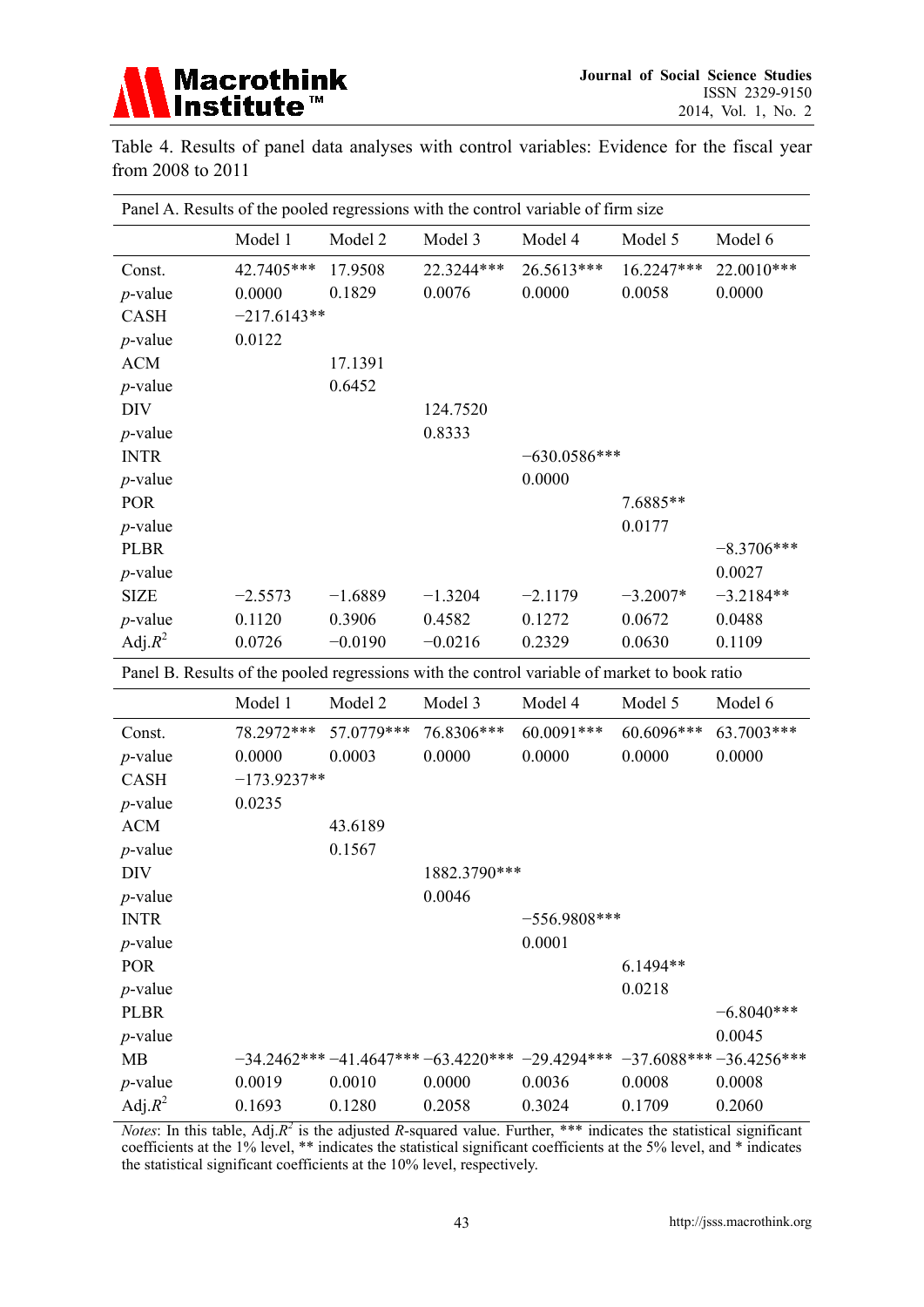

Table 5. Results of the panel data analyses without control variable: Evidence for the fiscal year from 1986 to 2007 and the fiscal year from 2008 to 2011

| the period from $1986$ to $200/$ |           |            |             |               |         |            |  |
|----------------------------------|-----------|------------|-------------|---------------|---------|------------|--|
|                                  | Model 1   | Model 2    | Model 3     | Model 4       | Model 5 | Model 6    |  |
| Const.                           | 8.7962*   | 14.3283**  | 17.0620***  | 16.9574***    | 5.6419  | 16.4795*** |  |
| $p$ -value                       | 0.0518    | 0.0468     | 0.0013      | 0.0000        | 0.2402  | 0.0004     |  |
| CASH                             | 23.1653   |            |             |               |         |            |  |
| $p$ -value                       | 0.5810    |            |             |               |         |            |  |
| <b>ACM</b>                       |           | $-11.3914$ |             |               |         |            |  |
| $p$ -value                       |           | 0.5936     |             |               |         |            |  |
| <b>DIV</b>                       |           |            | $-684.8757$ |               |         |            |  |
| $p$ -value                       |           |            | 0.1621      |               |         |            |  |
| <b>INTR</b>                      |           |            |             | $-330.9217**$ |         |            |  |
| $p$ -value                       |           |            |             | 0.0177        |         |            |  |
| <b>POR</b>                       |           |            |             |               | 12.6500 |            |  |
| $p$ -value                       |           |            |             |               | 0.1940  |            |  |
| <b>PLBR</b>                      |           |            |             |               |         | $-10.6154$ |  |
| $p$ -value                       |           |            |             |               |         | 0.1295     |  |
| Adj. $R^2$                       | $-0.0019$ | $-0.0019$  | 0.0026      | 0.0124        | 0.0019  | 0.0035     |  |

Panel A. Panel data analyses without controlling variables: Evidence from the pooled regressions for the period from 1986 to 2007

Panel B. Panel data analyses without controlling variables: Evidence from the pooled regressions for the period from 2008 to 2011

|             | Model 1       | Model 2   | Model 3    | Model 4        | Model 5    | Model 6     |
|-------------|---------------|-----------|------------|----------------|------------|-------------|
| Const.      | 35.8698***    | 23.0521*  | 23.2847*** | 23.8785***     | 16.0462*** | 19.1778***  |
| $p$ -value  | 0.0000        | 0.0577    | 0.0047     | 0.0000         | 0.0072     | 0.0001      |
| <b>CASH</b> | $-170.7372**$ |           |            |                |            |             |
| $p$ -value  | 0.0369        |           |            |                |            |             |
| <b>ACM</b>  |               | $-2.1117$ |            |                |            |             |
| $p$ -value  |               | 0.9432    |            |                |            |             |
| <b>DIV</b>  |               |           | $-81.5188$ |                |            |             |
| $p$ -value  |               |           | 0.8759     |                |            |             |
| <b>INTR</b> |               |           |            | $-598.1319***$ |            |             |
| $p$ -value  |               |           |            | 0.0000         |            |             |
| <b>POR</b>  |               |           |            |                | 4.7984*    |             |
| $p$ -value  |               |           |            |                | 0.0916     |             |
| <b>PLBR</b> |               |           |            |                |            | $-6.1382**$ |
| $p$ -value  |               |           |            |                |            | 0.0166      |
| Adj. $R^2$  | 0.0502        | $-0.0151$ | $-0.0148$  | 0.2168         | 0.0280     | 0.0700      |

*Notes*: In this table, Adj. $R^2$  is the adjusted R-squared value. Further, for judging the statistical significance of parameters, \*\*\* indicates the statistical significant coefficients at the 1% level, \*\* indicates the statistical significant coefficients at the 5% level, and  $*$  indicates the statistical significant coefficients at the 10% level, respectively. Panel A shows the results for the period before the US Lehman shock, while Panel B shows the results for the period after the US Lehman shock.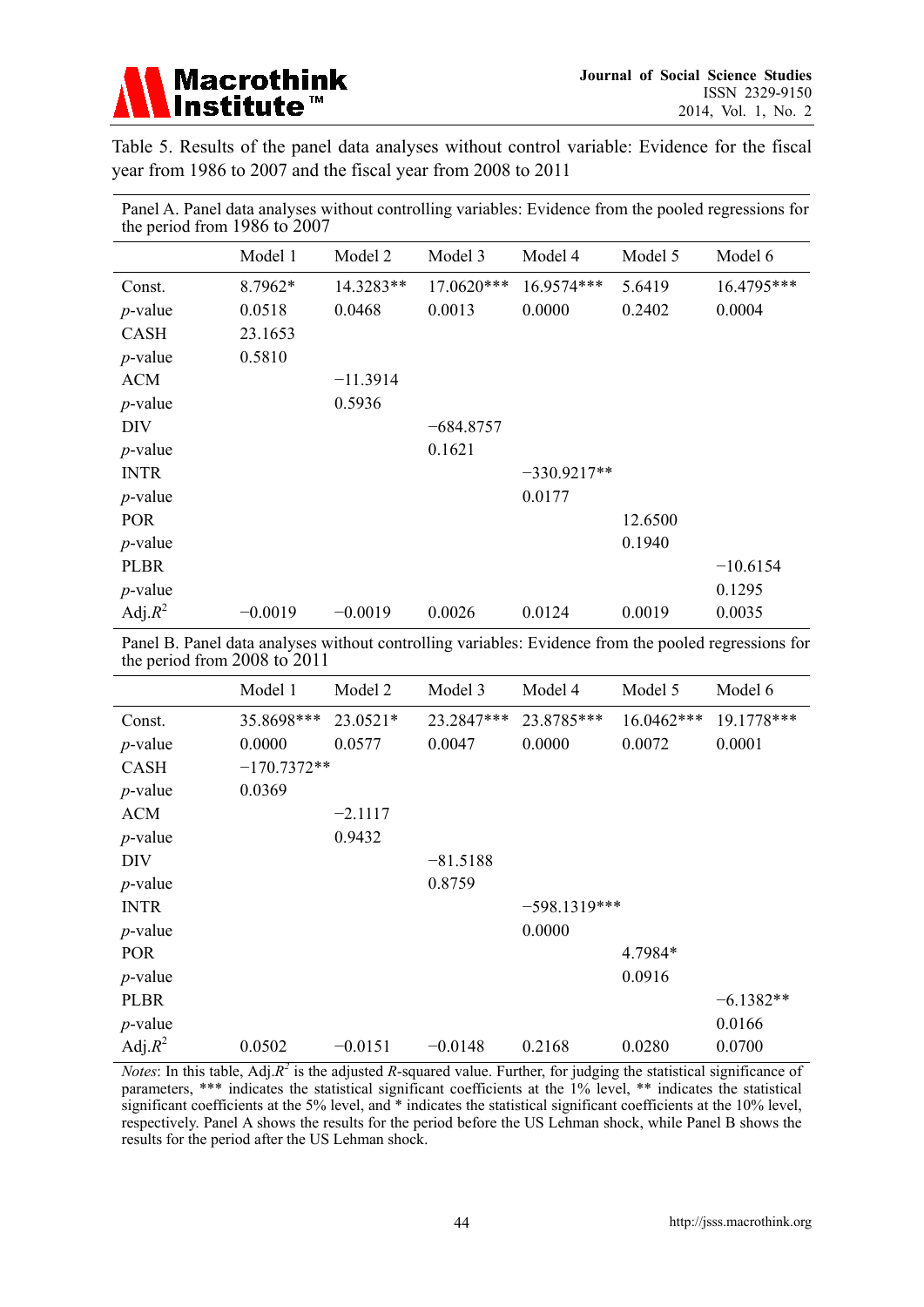

## **7. Summary and Conclusions**

This paper investigated the relationship between the corporate dividend policies and their stock returns and also the linkage between the firm cash holdings and their stock returns. In our analyses, we used the data of the automobile related firms at the TSE by focusing on the two periods, before and after the US Lehman shock.

Summarizing the findings from our studies, first, (1) before the US Lehman shock, only the corporate internal reserves to total asset ratio was related with the one-year future stock return. Second, (2) after the US Lehman shock, the cash to total asset ratio, the internal reserves to total asset ratio, the payout ratio, and the plowback ratio were always statistically significantly related with the one-year future stock return regardless of the control variables inclusions.

We note that in this study, our focus was on the short-term firm valuation for one-year future time period, thus our results do not tell us about the middle- or long-term firm performance affected by their policies of payout and cash holdings. This might be the limitation of our study; this is mainly because of the data availability. However, we again emphasize that regarding the linkage among corporate cash holdings, dividend policies, and their one-year future stock returns, we derived the statistically strong and very clear evidence for the period after the US Lehman shock; this demonstrates the strong contribution of this study.

Nevertheless, the investigations of the middle-term or long-term future firm valuation focusing on the corporate dividend and cash holding policies are also interesting. We consider that this shall be one of our future tasks after waiting for the data accumulation.

#### **Acknowledgement**

I thank the Japan Society for the Promotion of Science for their kind financial support for my research. Further, I also thank the Editor and the anonymous referees for their kind comments to this paper. Finally, I greatly thank the repeated kind invitation from the journal to write to this journal.

## **References**

Al-Najjar, B., & Belghitar, Y. (2011). Corporate cash holdings and dividend payments: evidence from simultaneous analysis. *Managerial and Decision Economics, 32*, 231-241. http://dx.doi.org/10.1002/mde.1529

Faulkender, M., & Wang, R. (2006). Corporate financial policy and the value of cash. *Journal of Finance, 61*, 1957-1990. http://dx.doi.org/10.1111/j.1540-6261.2006.00894.x

Harford, J., Mansi, S. A., & Maxwell, W. F. (2008). Corporate governance and firm cash holdings in the US. *Journal of Financial Economics, 87*, 535-555. http://dx.doi.org/10.1016/j.jfineco.2007.04.002

Jensen, M. C. (1986). Agency Cost of free cash flow, corporate finance, and takeovers. *American Economic Review, 76*, 323-329. http://dx.doi.org/10.2139/ssrn.99580